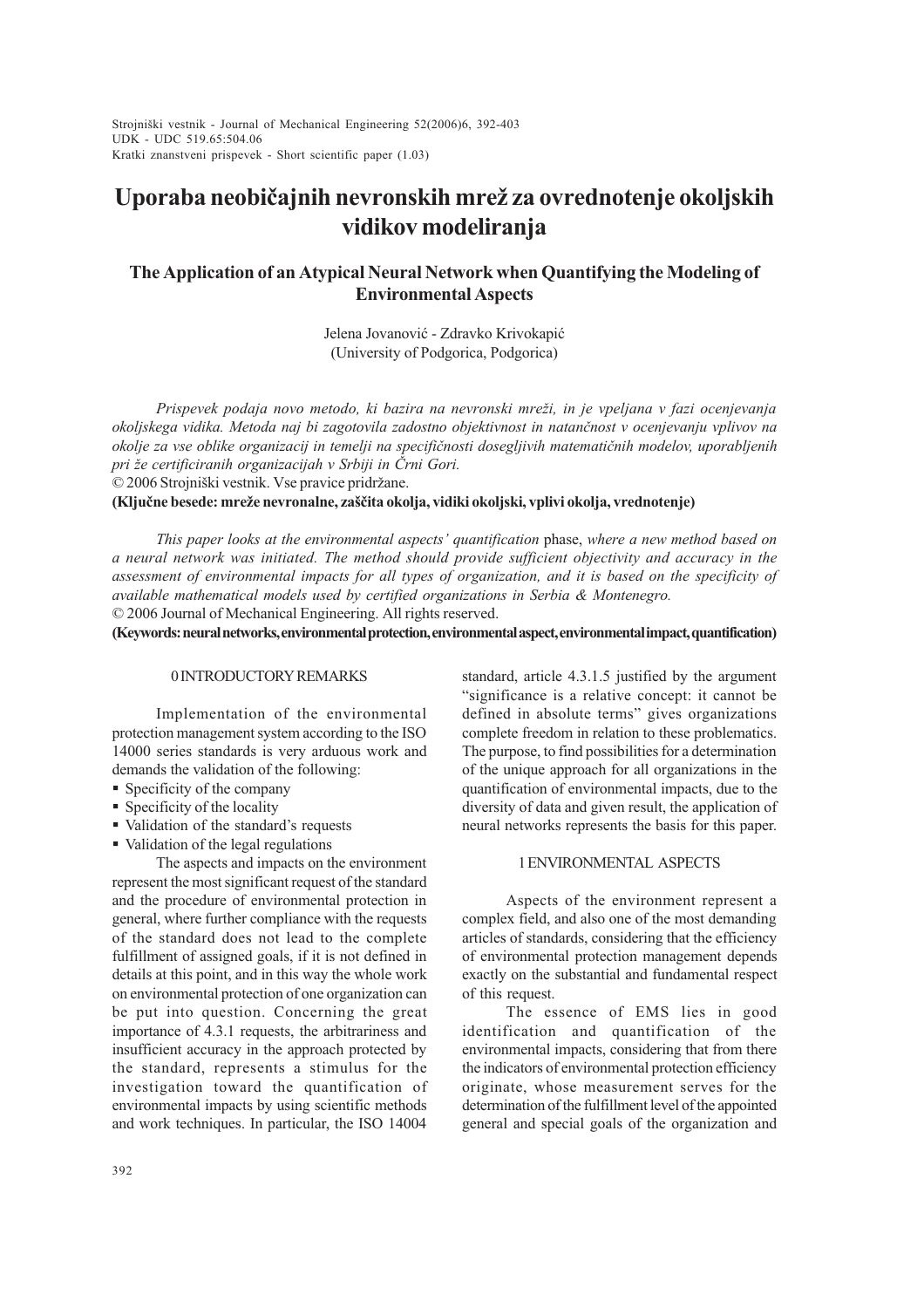

Fig. 1. Articles of the standard, based on significant environmental aspects

evaluation of the system itself. Most of the key articles are based on a knowledge of the significant environmental aspects, such as those presented in Figure 1, while other standard articles stand in certain correlation with them, although they are not entirely dependent on them.

This topic was elaborated in both versions of the standard (ISO 14001:1996 and ISO 14001:2004) under the same title "Environmental aspects" and the same article 4.3.1.

As for the standard ISO 14004, the difference is obvious because ISO 14004:2004 goes more indepth with the identification processes and the significance of aspects and environmental impacts. The fact that five sub-articles were formulated within the article "Environmental aspects" in ISO 14004:2004,

where the guidelines and recommendations had been given, shows what value this new standard attributes to this request (Figure 2). Through an analysis of 4.3.1 and part of the aspects' significance and the environmental impacts evaluation in the standard ISO 14004, too much freedom of choice can be left for the organizations observed:

- methodology
- significance criterion
- § criteria ranking
- limited values of significance

In accordance with this, certification institutions do not enter into the evaluation methodology selected by the organization either. They only analyze the final results and evaluate the way of monitoring and rehabilitation of the



Fig. 2. Structure fact "Environmental aspects" in standards ISO 14004:1996 and ISO 14004:2004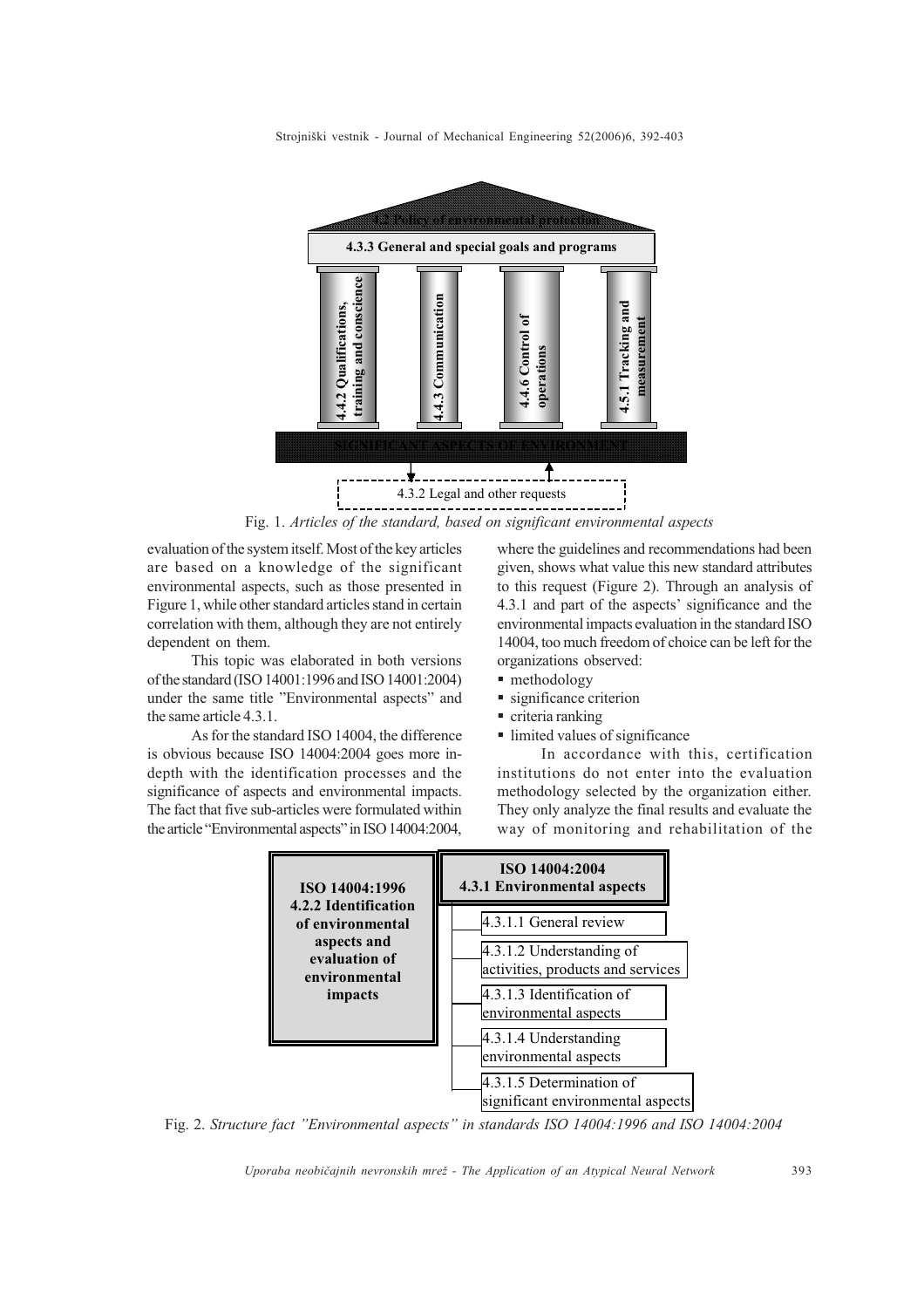Table 1. Comparison II (A and C)

|                                       | $\mathbf C$             | $\mathbf{A}$   |                                        |  |
|---------------------------------------|-------------------------|----------------|----------------------------------------|--|
|                                       | 1                       | 1.2            |                                        |  |
|                                       | $\overline{2}$          | 3              | $C$ (significant)<br>A (insignificant) |  |
| <b>VOLUME</b>                         | $\overline{\mathbf{3}}$ | $\overline{4}$ | 84                                     |  |
|                                       | $\overline{4}$          | 5, 6           |                                        |  |
|                                       | 5                       | 7,8            |                                        |  |
| <b>PROBABILITY</b>                    | 1                       | 1, 2           |                                        |  |
|                                       | $\overline{2}$          | 3, 4           |                                        |  |
|                                       | 1                       |                |                                        |  |
| <b>IMPACT</b><br><b>SEVERITY</b>      | $\overline{2}$          | $\overline{2}$ | A (significant)<br>C (insignificant)   |  |
|                                       | 3                       | 3              |                                        |  |
|                                       | 1                       |                |                                        |  |
| <b>Influence on</b><br>public opinion | $\overline{2}$          |                |                                        |  |
|                                       | 3                       |                |                                        |  |

significant aspects' consequences. Therefore, this leaves too much room for manipulation with data on which the whole environmental protection management system relies, and the system should be determined to the greatest possible extent. Namely, based on the available data from three certified organizations (A, B and C) in Serbia and Montenegro that are related to the chosen mathematical model and the evaluations of the environmental aspects, a worrying reduction in the number of significant impacts can be seen, depending on the applied verified model, and which cannot be justified by the different activities of the

organizations. A comparative analysis was realized through programming in the JAVA programming language, software package JDK 1.2.2. (Java Development Kit) in the available text editor JCreator 3.50. In order to carry out a comparison of the applied methodology in these organizations, first of all it was necessary to make an adjustment of the evaluation and the selected criteria (e.g., Table 1 for organizations A and C). A comparison was realized for all three organizations, such as follows:

1. Comparison I (organization A and organization B)

2. Comparison II (A and C), Table 1

3. Comparison III (organization B and organization C)

| <b>Environmental aspect</b><br>volume | Criteria description                                                                                                    | <b>Evaluation</b> |
|---------------------------------------|-------------------------------------------------------------------------------------------------------------------------|-------------------|
| Immediate environment                 | The consequences of the environmental aspect are limited to<br>the immediate environment of the place of its emergence. |                   |
| Work premises level                   | The consequences of the environmental aspect are limited to<br>the work premises in which it emerged.                   | $\mathfrak{D}$    |
| Department level                      | The consequences of the environmental aspect are limited to<br>the department in which it emerged.                      | 3                 |
| Operation level                       | The consequences of the environmental aspect are limited to<br>the operation level in which it emerged.                 | $\overline{4}$    |
| Industrial complex level              | The consequences of the environmental aspect are limited to<br>the industrial complex level.                            | 5                 |
| Municipal level                       | The consequences of the environmental aspect are limited to<br>the municipal level.                                     | 6                 |
| Regional level                        | The consequences of the environmental aspect include more<br>municipalities.                                            | 7                 |
| International level                   | The consequences of the environmental aspect are extended<br>over the state borders.                                    | 8                 |

**EVALUATION OF ORGANIZATION A** ENVIRONMENTAL ASPECTS: SIGNIFICANCE EVALUATION CRITERIA Environmental aspects: volume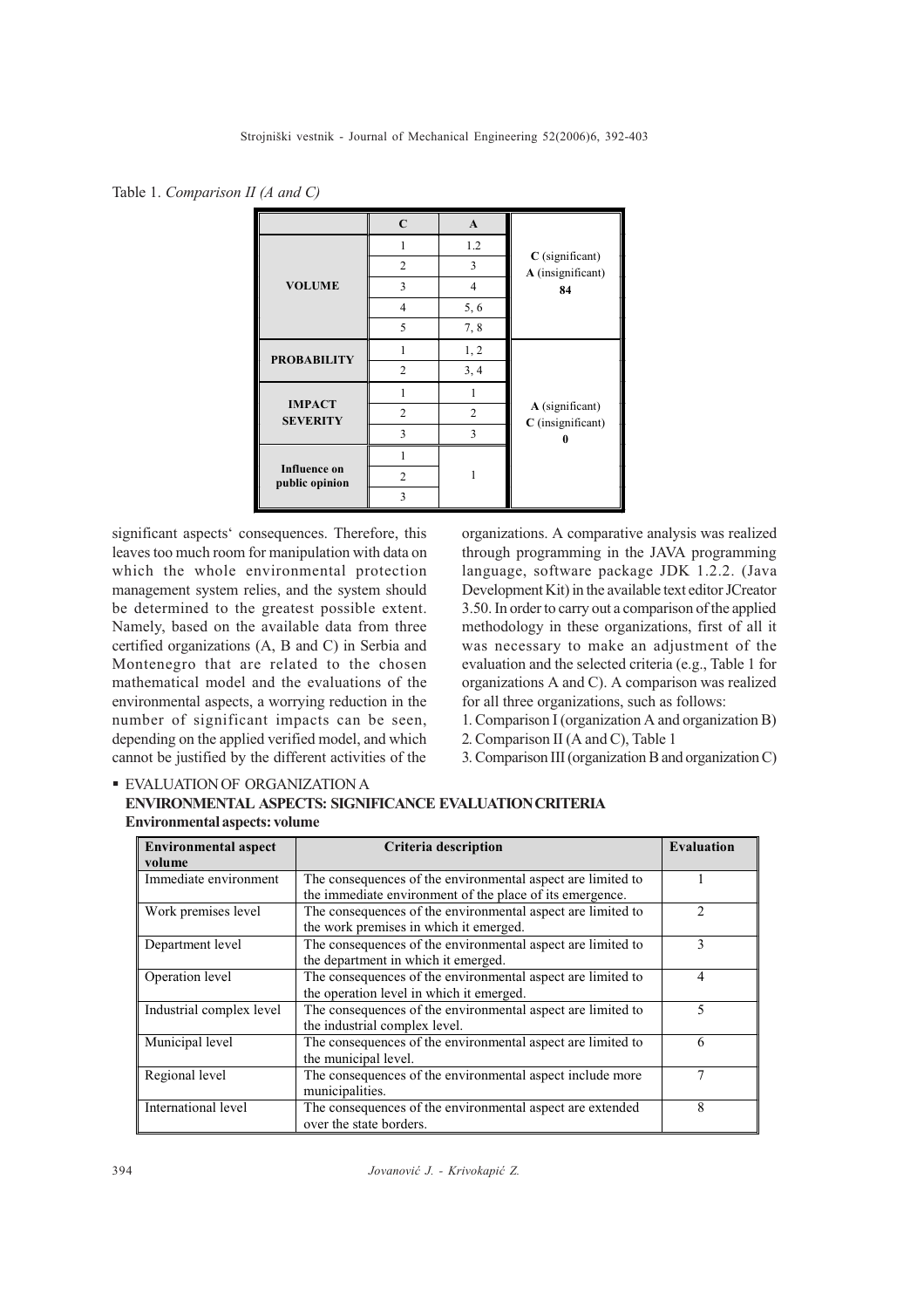| Frequency | Criteria description                                        | <b>Evaluation</b> |
|-----------|-------------------------------------------------------------|-------------------|
| Small     | The environmental aspect emerges only under extreme         |                   |
|           | working conditions (explosion, fire etc.).                  |                   |
| Medium    | The environmental aspect can emerge only under unusual      |                   |
|           | working conditions (power-supply discontinuation, equipment |                   |
|           | breakdown, irrelevant executor, malicious damage etc.)      |                   |
| Big       | The environmental aspect can emerge if the executor is      |                   |
|           | negligent, unskilled or the equipment is not maintained.    |                   |
| Very big  | The environmental aspect emerges under normal working       |                   |
|           | conditions.                                                 |                   |

#### Environmental aspect: emergence frequency

## Environmental aspect: consequences severity

| <b>Severity</b> | Criteria description                                                                                                     | <b>Evaluation</b> |
|-----------------|--------------------------------------------------------------------------------------------------------------------------|-------------------|
| Minor           | There are no measurable environmental consequences.                                                                      |                   |
| Medium          | The measured presence of matters which are not dangerous<br>matters, or their influence on the environment is not known. |                   |
| <b>Big</b>      | Presence of dangerous matters measured in quantities<br>higher than permitted by law.<br>Lack of information.            |                   |

## § EVALUATION OF ORGANIZATION C

#### Public opinion

- Small impact (1 point) Loss of reputation of local character, short-term effect.
- Medium impact  $(2 \text{ points})$  Loss of reputation of local character, long-term effect.
- $\bullet$  Big impact (3 points) Loss of reputation of regional or wider character, long-term effect.

#### Severity of impact

- Small impact  $(1 point)$  Impact on the environment with insignificant influence on human beings, flora and fauna.
- Medium impact  $(3 \text{ points})$  Impact on the environment with a harmful effect on human beings

# Intensity of impact

# · for waste

health and/or a temporary impact on flora and fauna.

• Big impact  $(3 \text{ points})$  – Impact on the environment posing a direct threat to human lives and longterm and/or permanent consequences for the flora and fauna.

## Probability of impact

- Small probability  $(1 point) If the aspect does not$ have an impact on the environment in the course of technological process realization, but there is a possibility due to failing to keep to technological technical measures of protection, the impact may have an effect.
- Big probability  $(2 \text{ points}) \text{If the aspect has a}$ continuous impact on the environment in the course of technological process realization.

| Intensity of impact | <b>Quantity</b>                   |
|---------------------|-----------------------------------|
|                     | to $0.1$ t/ year                  |
|                     | from 0.1 t / year to 0.5 t / year |
|                     | from 0.5 t / year to 1 t / year   |
|                     | from 1 t / year to 5 t / year     |
|                     | over $5 t /$ year                 |

# · for discharges into water / emissions into air

| Intensity of impact | <b>Quantity</b>                |
|---------------------|--------------------------------|
|                     | to $1 \text{ m}^3$<br>/ year   |
|                     | $1 - 5$ m <sup>3</sup><br>vear |
|                     | $5-10 \text{ m}^3$ /<br>vear   |
|                     | $10-100 \text{ m}^3$ / year    |
|                     | over $100 \text{ m}^3$ / year  |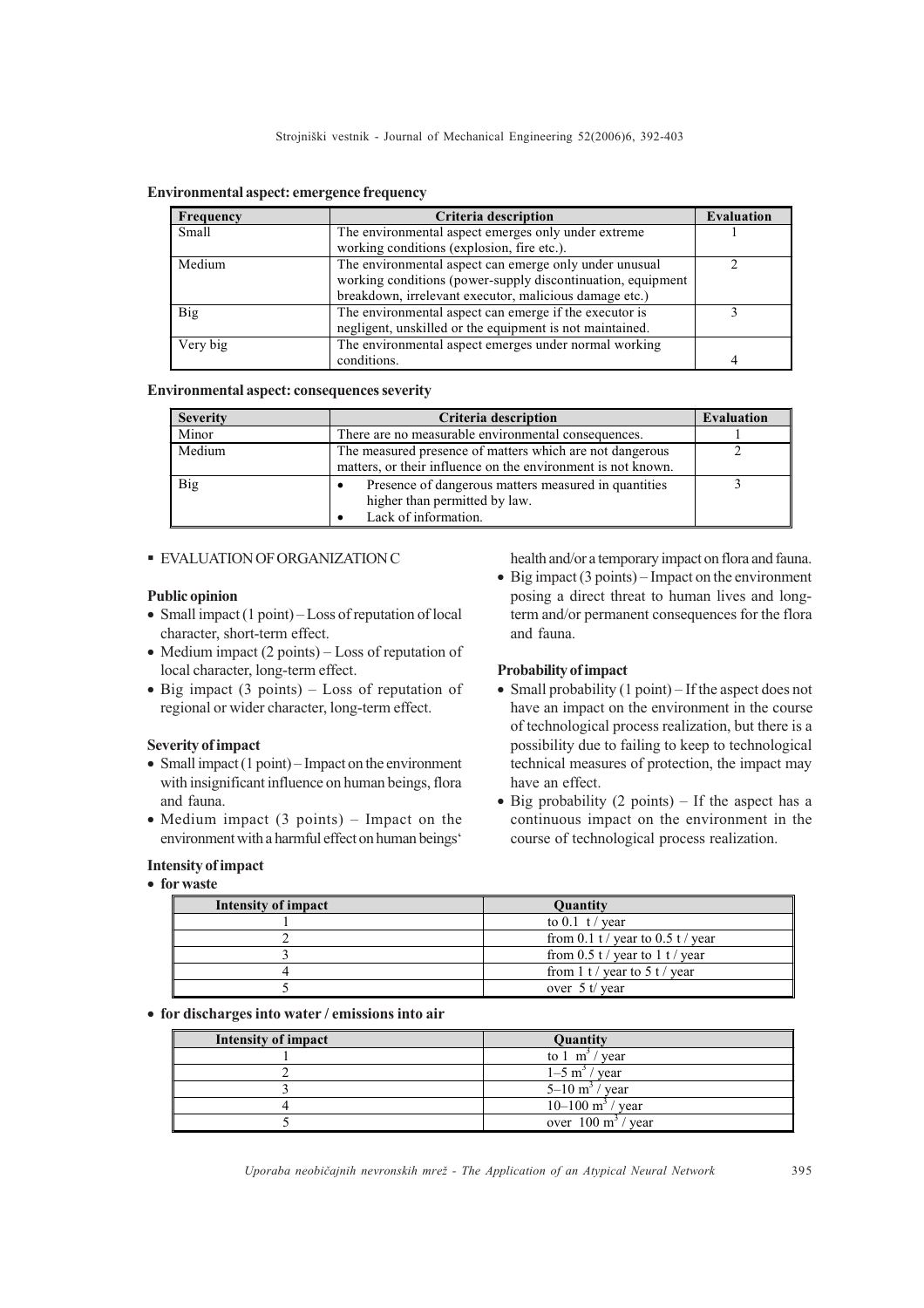Intensity of the impact on the environment of organization C is analogous with the environmental aspect volume of organization A.

To overcome the stated non-uniformities of certain methodologies but still to adopt their specificities and gained results, we approached the production of a program for the evaluation of the environmental impacts through the application of a neural network. The aim was to establish a model with as little as possible subjectivity in the individual evaluation so as to avoid possible manipulations with the results.

## 2 FEED-FORWARD BACK-PROPAGATION NEURAL NETWORK

The feed-forward back-propagation neural network is most commonly applied in practice because of its simplicity as well as for the wide spectrum of problems it can solve (shape recognition, robot and vehicle management, figure classification, knowledge processing and the other different problems of shape analysis). Considering that the input data available in a certain problem are grouped, and that the exact response is known for every input, a feed-forward back-propagation neural network is the simplest and best solution for the choice of network.

The feed-forward back-propagation neural network belongs to a group of networks that have the following characteristics:

- number of layers: multi-layer
- § architecture: layered
- training: statically supervised
- direction of information flow: non-recurrent
- kind of data: discrete static

The feed-forward back-propagation is an abbreviation of "back error propagation", which is translated as the propagation of an error backwards. It is a network with two or more layers; therefore, it has at least one hidden layer, and most commonly networks with completely linked layers are used (Fig. 3).

The linear function of the input interaction is represented by the expression:

$$
n_j = \sum p_{ij} \cdot W_{ij}; \ \ i = 0, \dots R \tag{1},
$$

where  $p_{ij}$  is an input signal of j units and  $W_{ij}$  is the weight coefficient of the relation that links units i and j.

The neuron threshold in this case is represented by a constant input  $p_{oi}$ =1 and a weight  $W_{\alpha}$ . The output signal of the same neuron is:

$$
a_j = f(n_j) \tag{2}.
$$

When the network is excited with a signal  $=$  $(p_{p}...pi_{R})$  its response will be  $a = (a_{p}...a_{S})$ , so during the learning process the difference between the real " $a$ " and the desired response " $o$ " should be minimized, and the error function can be represented by:

$$
\varepsilon = \frac{\sum (o_j - a_j)^2}{2} \tag{3}
$$

 $j = 1,...S -$  the counter of the output signals

The feed-forward back-propagation neural network has two phases in the procedure of training, as follows:

§ phase (propagation) forward

§ phase (propagation) backward

During first propagation (forward), the computation of all the neuron responses is performed starting from the first, until the last layer, based on



Fig. 3. Two propagation steps of the back-propagation neural network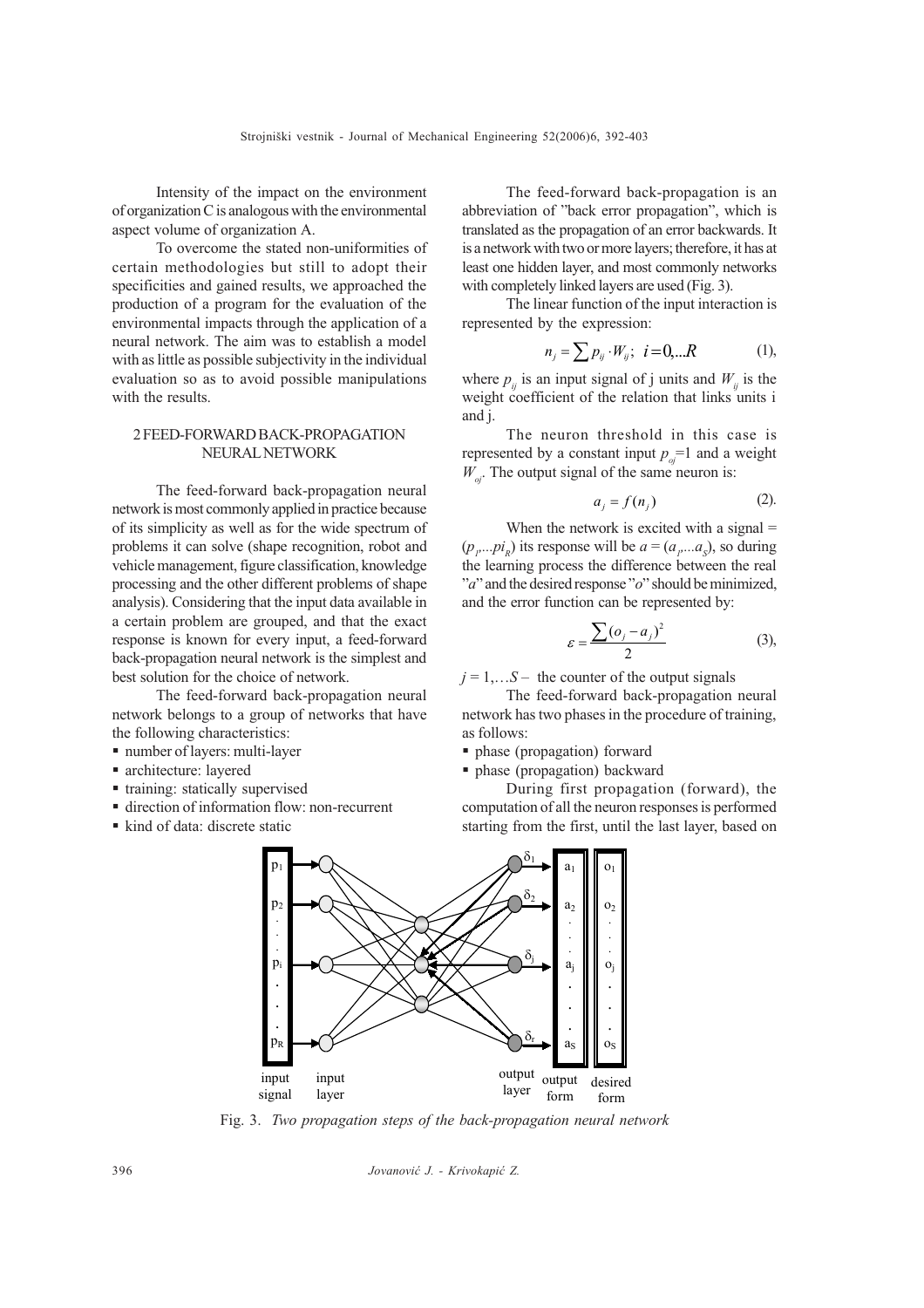

Fig. 4. Supervised (offline) learning

the input signals that are presented to the network. All the weight coefficients are calculated during this phase.

The second propagation (backward) implies the correction of weight coefficients based on the calculated error that is gained as a difference between the real and desired responses. This phase is only finished when the correction of the weight coefficients for all the neurons in all the layers is done.

The statically supervised training of the backpropagation neural network is represented in Figure 4.

After the neural network is trained, the testing of the model by the simulation (test) sample can begin.

For the feed-forward back-propagation network type, in the Matlab software package it is possible to chose the following parameters:

- 1. Training function
- 2. Adoption learning function
- 3. Network performance function
- 4. Number of neuron layers
- 5. Number of neurons in layer

6. Transfer function

within the window "Create New Network" represented in Figure 5.

The choice of the training function is of great significance for providing the speed of learning for the given network, i.e., the algorithm. It is difficult to answer in advance the question as to which function will give the best results for the given problem, because there are several factors on which it depends (the number of training samples of the training set, the expected accuracy, the number of neurons in the network, etc.)

The Trainlm network training function, which updates the weight and bias values according to the Lovenberg-Marquardt optimization, gave the best results as regards the concrete problem.

Immediately following the training-function selection, it is placed at the user's disposal to select an adoption learning function that is related to the manner of the calculation of the weight coefficients change, and which can have a big impact on the speed of convergence and size of the error for certain network and training-function selection.

| Network Type: Feed-forward backprop  |                               |
|--------------------------------------|-------------------------------|
| Input ranges:                        | $[0 1; -1 1]$<br>Get from inp |
| Training function:                   | <b>TRAINLM</b>                |
| Adaption learning function: LEARNGDM |                               |
| Performance function:                | MSE                           |
| Number of layers:                    | 2                             |
| Properties for: Layer 1              |                               |
| Number of neurons: 1                 |                               |
| <b>Transfer Function:</b>            | <b>TANSIG</b>                 |

Fig. 5. Choice of back-propagation neural-network performances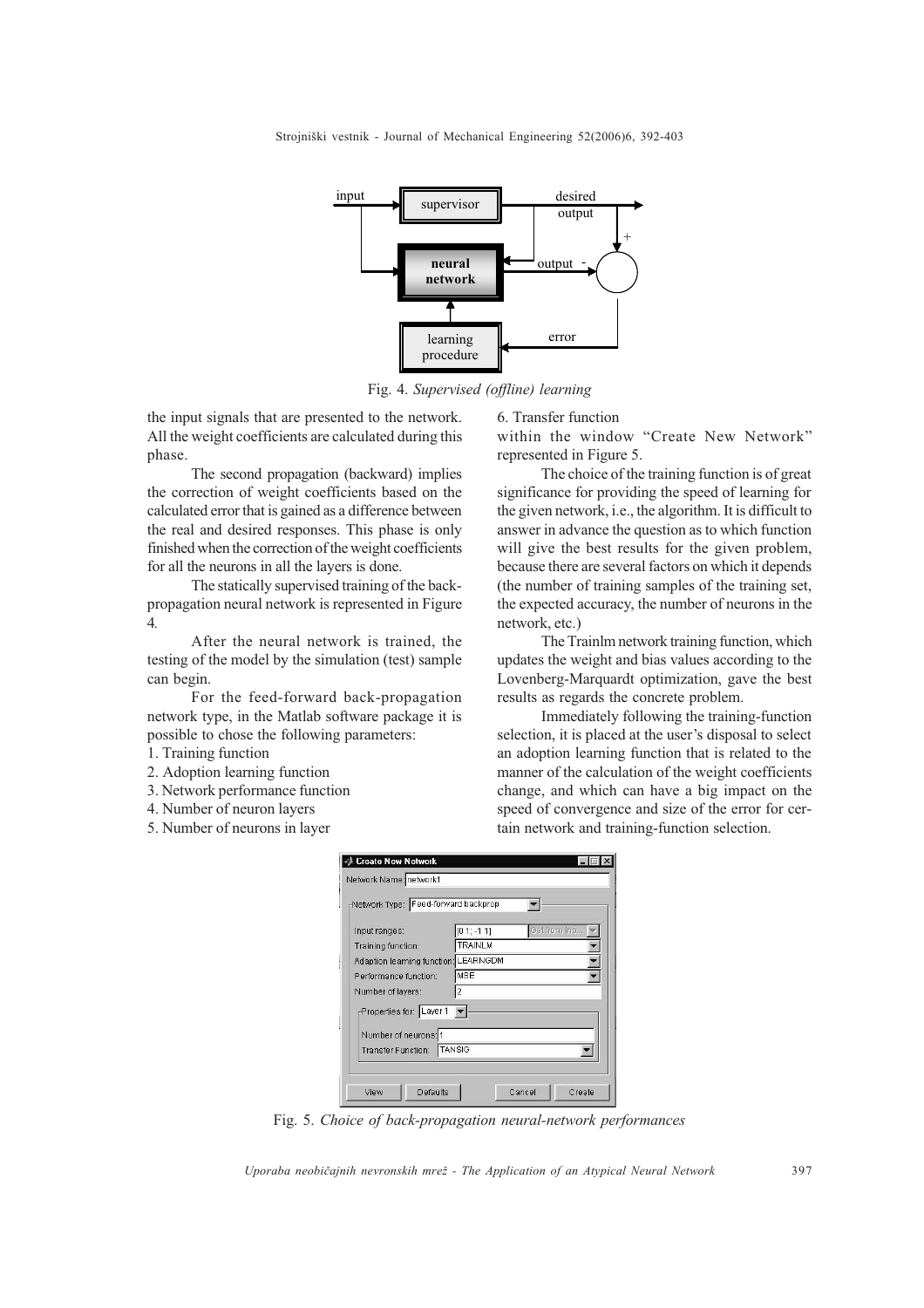The Network Performance Function for the network characteristics' modification is related to the manner of the error-function calculation. When the network is stimulated by the input signal  $p = (p, p, \cdot)$ .  $p<sub>p</sub>$ ) its response will be  $a = (a, a, a, a_n)$ , so that in the learning procedure the difference between this response and the required one should be minimized  $o = (o_{l_1} o_{l_2} o_{l_3})$ . Depending on the manner of the error-function definition there are software proposals to calculate it in three ways:

1. ¨mse¨ - (Mean-squared error)

2. ¨msereg¨ - (Mean-squared error with regularization) 3. ¨sse¨ - (Sum-squared error)

There are three options offered for the selection of the transfer, i.e., activation function, so there is one linear and two sigmoid functions:

- 1. purelin (linear transfer function)
- 2. logsig (logarithmic sigmoid transfer function)

3. tansig (tangential sigmoid transfer function)

It is considered that the tansig function produces the best results in terms of the biggest number of concrete problems, and for that reason when selecting the transfer functions in the framework of the window, ¨Create new network¨ it is set as the ¨default¨.

Apart from these basic characteristics of neural networks, which are related first of all to the procedure of the training, it is necessary to define two more network parameters:

- the number of layers,
- the number of neurons in each of the layers.

The selection of the number of epochs is done following the selection of these parameters and starts the network training. The obtained output value for the defined synaptic weights and input values is brought to the network entry in order to make a potential correction of the mentioned coefficients and obtain the final output with a certain accuracy in the framework of the defined number of epochs. Obtaining the output once for all the input values and one set of placed weight coefficients represents an iteration, which is known as an epoch in the terminology of neural networks.

# 3 BACK-PROPAGATION NEURAL NETWORK (MEDIUM AIR)

Previously the significance of the request 4.3.1 was indicated, so in that respect the arbitrariness and the insufficient preciseness in the procedure of quantification of the aspects and impacts on the environment favored by the standard ISO 14000 encouraged us to initiate research in this field on the basis of scientific methods and techniques. The objective of the research was to try to define, exactly in this part of analysis, the regularity in the quantification of the environmental impacts on the basis of data obtained from organizations that are certified in accordance with the requirements of standard ISO 14001, and to perform the application and checking on a new as well as certified organization by means of a generalization of the obtained results.

Taking into account that there is a very small number of certified organizations in Serbia and Montenegro in accordance with the standard ISO 14000 (28 in total) the first idea was to create a neural network on the basis of due diligence from all the organizations, which would then be trained to evaluate the significance of the impact in the new organization on the basis of such a large amount of input-output information and the different mathematic models. The data sought from the organizations were related to the register of all the identified aspects and the impacts on the environment and to their evaluation of the significance according to their own mathematical models. The organizations independently created and adjusted the mathematic models for the evaluation of the significance of the impact and the aspects on the environment to their criteria for meeting the requirements of the ISO 14001 standards.

However, due to impossibility of a cooperation with a larger number of organizations, data from four organizations were collected, so the training of the neural network was performed on the basis of data from three organizations, and the data from the fourth organization were used for the simulation of the model. Having in mind that in the course of due diligence from the certified organizations, the fields of activities of which are completely different, they bound themselves to respect the principle of absolute discretion and not to use any names or any organization's identity anywhere, we will use in the following text the letters A, B and C for the organizations, and the data will be analyzed to work out the new model, and D will be the letter for the organization whose data will be used for the simulation of the work of the model. As a lot of different data is in question (2184 impacts in total), pursuant to the recommendation of the standards we approached the classification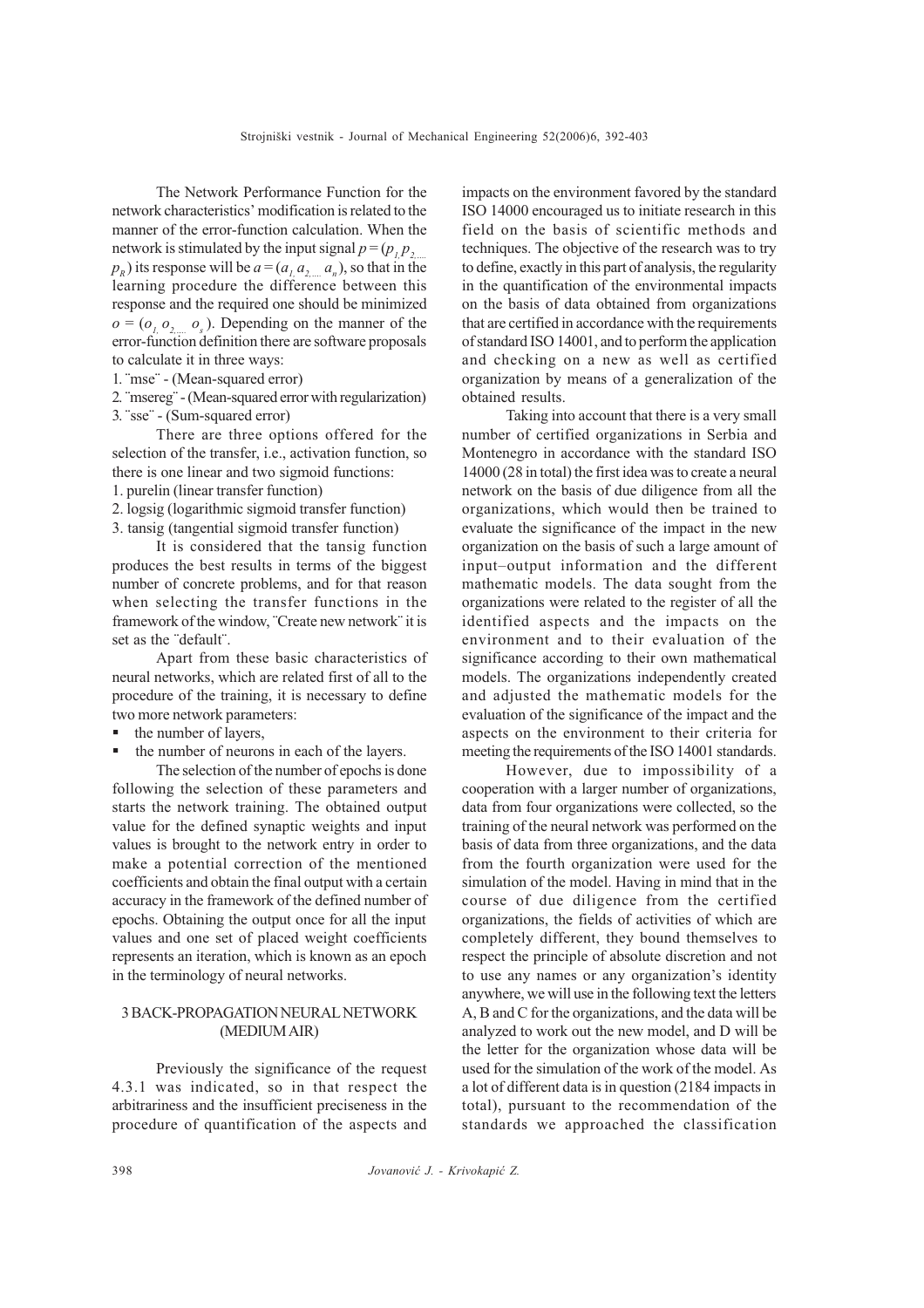

Fig. 6. Diagram of impacts number division according to the mediums of the effect

according to the medium on which the observed impacts have an effect:

- $\blacksquare$  Air
- People
- Water
- § Land
- § Natural resources
- § Waste
- Flora
- § Fauna

The data schedule presented in Figure 6 is obtained by this procedure

As evaluations for all the three organizations (A, B and C) were obtained on the basis of different methodologies (mathematical models) it is necessary to perform a normalization of the input data in relation to the organization with the highest range of evaluations in order to harmonize the evaluation differences. The biggest range of evaluations is in organization A in relation to the criterion

| Network Type: Feed-forward backprop        |                                 |  |
|--------------------------------------------|---------------------------------|--|
| Input ranges:                              | Get from inp<br>[1 8; 1 8; 1 4] |  |
| Training function:                         | TRAINLM                         |  |
| Adaption learning function: LEARNGDM       |                                 |  |
| Performance function:                      | MSE                             |  |
| Number of layers:                          | 3                               |  |
| Properties for: Layer 2                    |                                 |  |
| Number of neurons: 9<br>Transfer Function: | <b>TANSIG</b>                   |  |

"Environmental Impact Volume", so that the evaluation is taken as a maximum, also for other organizations, and the relation of the evaluations among the criteria within the organizations, characteristic for its own mathematical model, aimed at a preservation of their particular quality, is kept in this process.

The procedure which will be presented for medium air, for which 904 inputs were obtained, is applied to other mediums, except for flora, fauna, waste and natural resources because the number of data in relation to flora, fauna and natural resources is very small, and as regards waste it is obtained from only one organization. Therefore, these impacts were not further considered, due to impossibility of obtaining real results.

The output values of the network (the final evaluation of the significance of impacts) are normalized in relation to the limitations set by the software package Matlab, and they are related to the allowed output width  $(-1, 1)$  so that all the

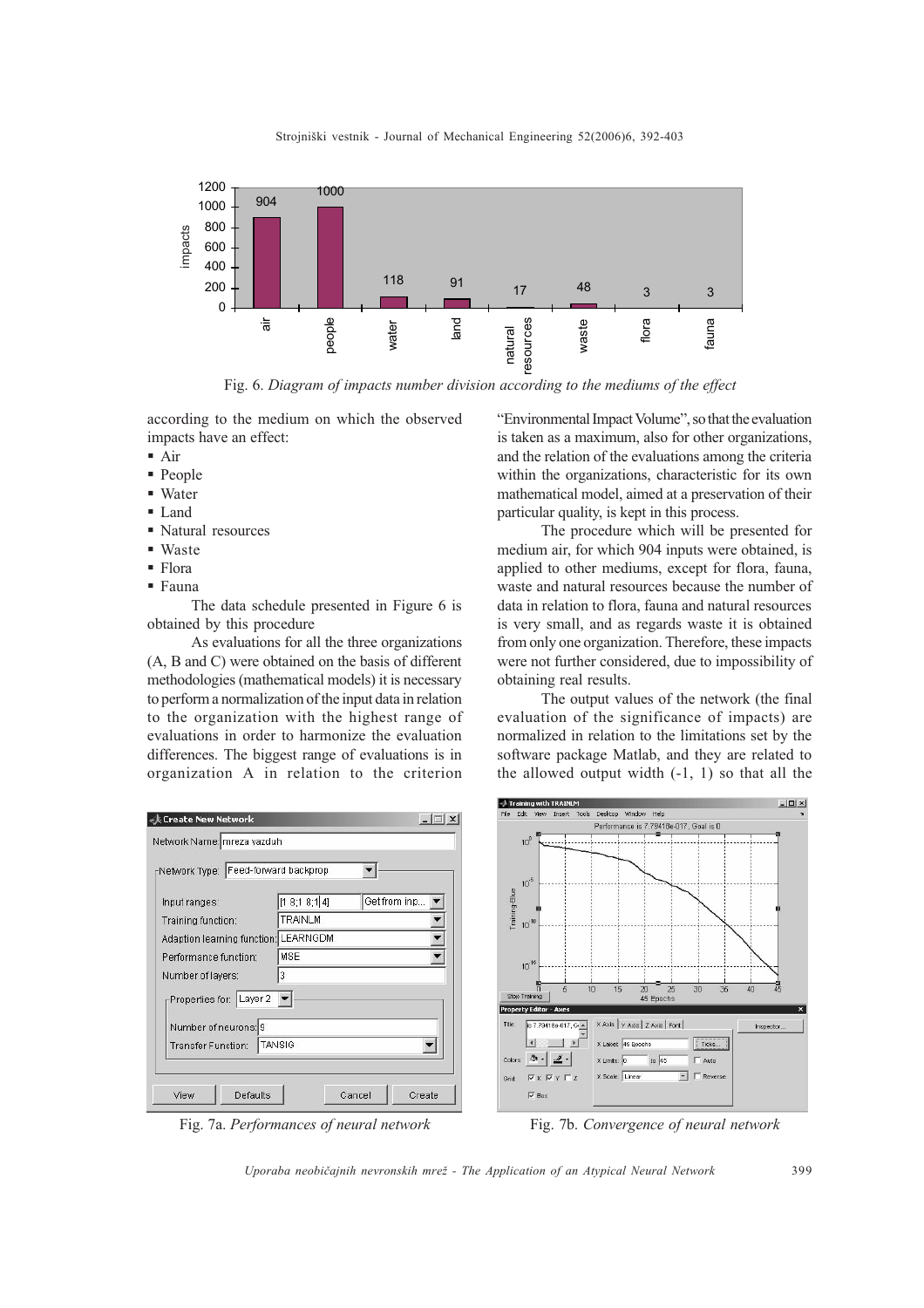significant impacts according to our own mathematical models were evaluated by evaluation 1 and those insignificant by -1. The performance of the selected back-propagation neural network for medium air is given in Figure 7a, and its convergence diagram, which defines speed and accuracy of training, in Figure 7b.

The appearance of the selected neural network with three layers, out of which the first two each have nine neurons, and the last output according to the rule 1 is presented in Figure 8.

After the results derived in this way, with a relatively fast convergence and a high accuracy, the model was tested with data from organization D, and produced results that completely coincided with the mathematical model of organization D, chosen from the four available models (models of organizations A, B, C and D) to serve as the reference model. The appearance of the basic window in Matlab with the results of the network training and the simulation

for the medium air is given in Figure 9.

Analogously with the previously defined procedure, we approached the neural-network creation and training for the medium people. The network that gave the best output results for the included evaluations of this environmental impact is the network with the characteristics given in Figure 10

The appearance of the selected neural network with three layers, out of which the first two have got 12 neurons and the last output 1, is presented in Figure 11

The accuracy of the network output for these performances is accomplished with 10-15 in a total of 29 epochs. The appearance of the convergence diagram of the created neural network for the influence on the health of people is presented in Figure 12.

The network is tested analogously with the pervious procedure for the medium air using the data from organization D. The results of the simulation



Fig. 8. Appearance of the neural network (air)



Fig. 9. Appearance of the basic window with results of the network training and simulation (air)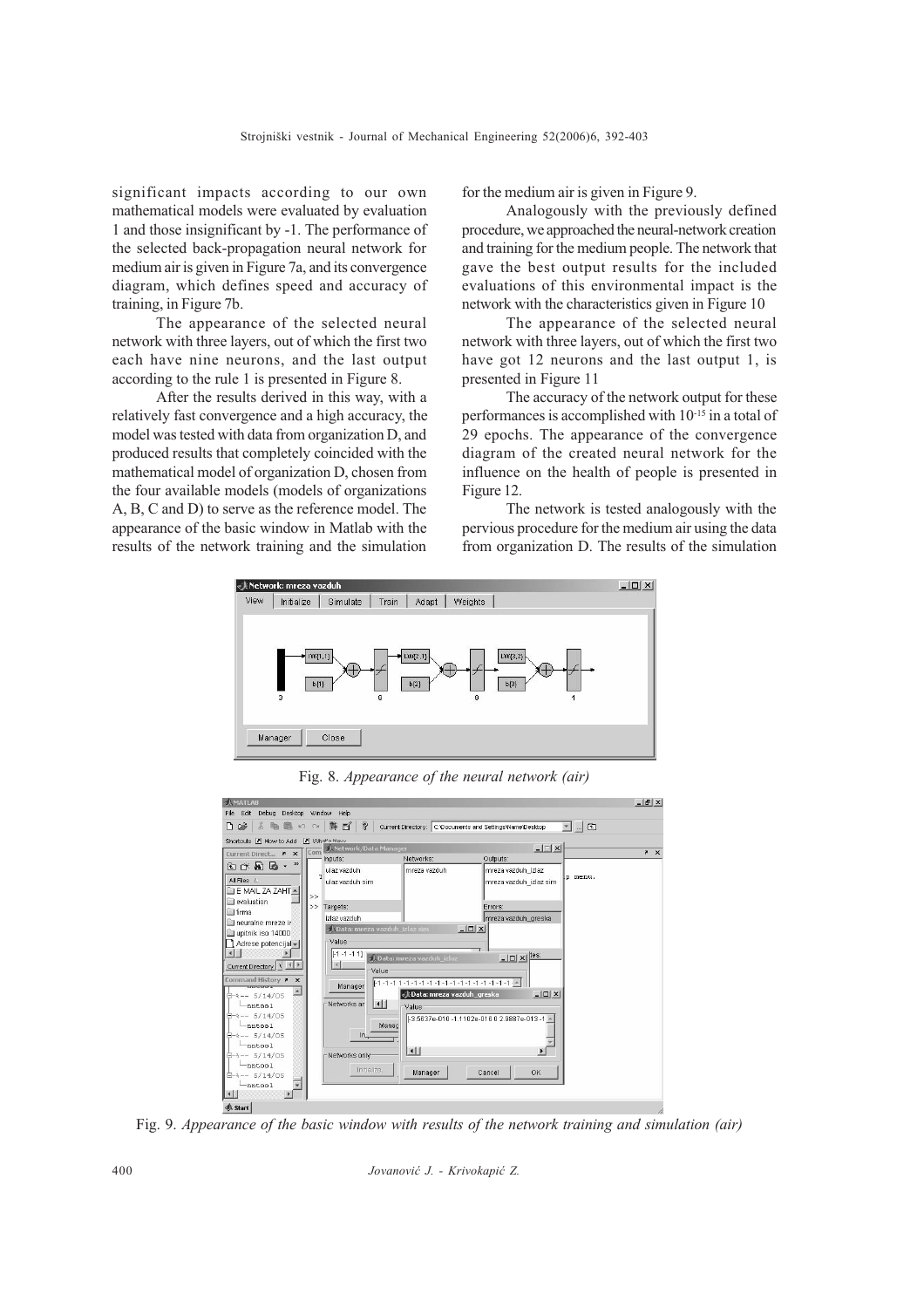| ulaz ljudi 1        |                                      |                 |              |                  |
|---------------------|--------------------------------------|-----------------|--------------|------------------|
|                     |                                      |                 |              |                  |
|                     | ulaz ij < Ereate New Network         |                 |              | $ \Box$ $\times$ |
|                     | Network Name: mreza ljudi            |                 |              |                  |
| <sub>I</sub> Target |                                      |                 |              |                  |
| izlaz I             | Network Type: Feed-forward backprop  |                 |              |                  |
|                     | Input ranges:                        | [1 8:1 4.8:1 4] | Get from inp |                  |
| Input D             | Training function:                   | TRAINLM         |              |                  |
|                     | Adaption learning function: LEARNGDM |                 |              |                  |
|                     | Performance function:                | MSE             |              |                  |
|                     | Number of layers:                    | 3               |              |                  |
| Netw                | Properties for: Layer 1              |                 |              |                  |
|                     |                                      |                 |              |                  |
|                     | Number of neurons: 12                |                 |              |                  |
|                     | Transfer Function:                   | TANSIG          |              |                  |
| <b>Netw</b>         |                                      |                 |              |                  |

Fig. 10. Performances of neural network (people)



Fig. 11. Appearance of neural network (people)



Fig. 12. Diagram of convergence of neural network (people)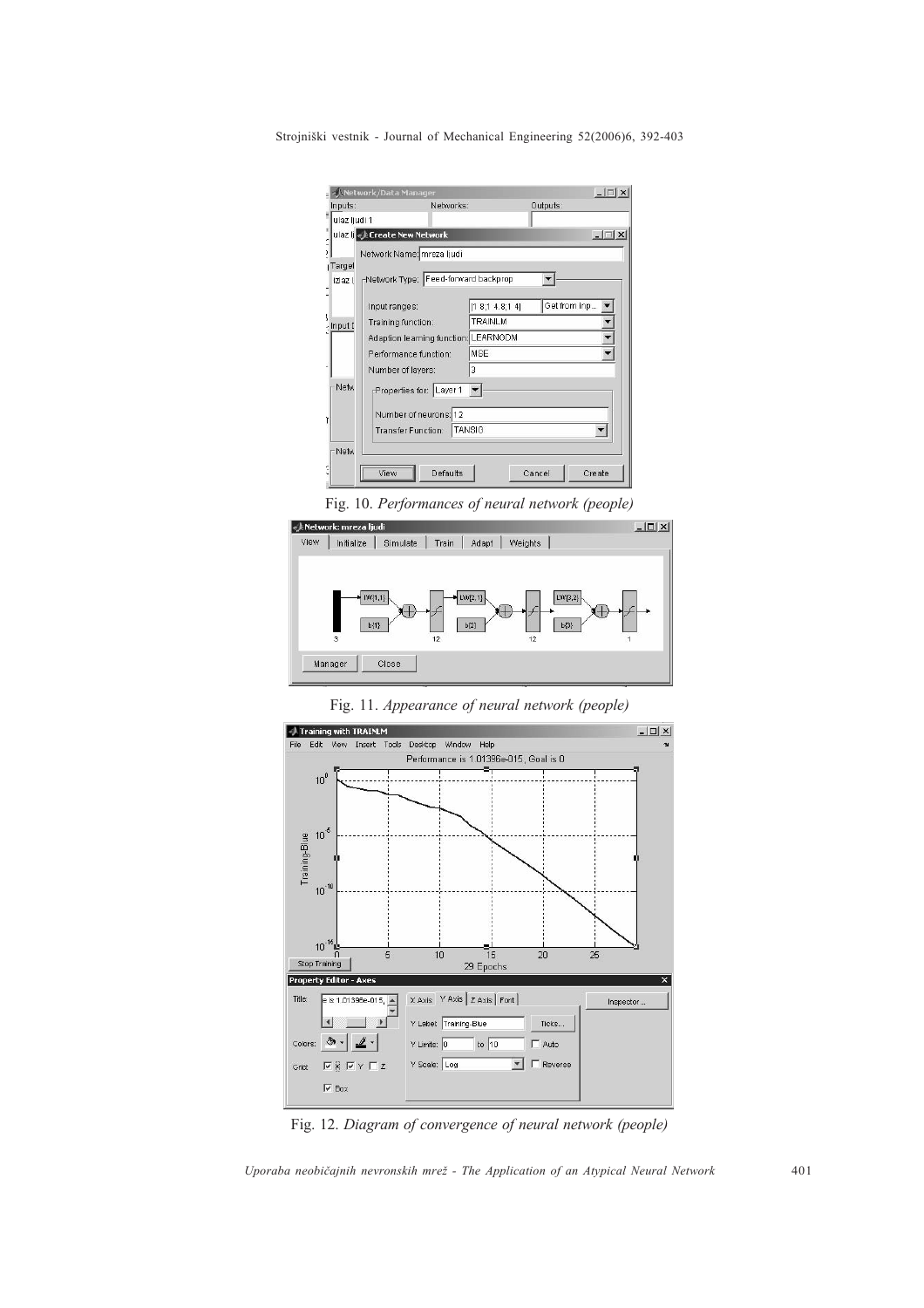

Fig. 13. Appearance of the basic window with results of network training and simulation (people)



Fig. 14. Comparative analyses of the results for medium people

are presented in the Figure 13 within the window "Data: mreza ljudi izlazsim", and a certain deviation can be observed when compared to the data obtained by the methodology of organization D.

A comparative analysis of the results obtained by the neural network and the mathematical model of organization D are given in the diagram in Figure 14

The difference in the results obtained by the application of these two different models is the impact for 11 and 17. However, by an analysis of the mathematic model of organization D it can be seen that the impacts 11 and 17 belong to the limiting value that is not included as significant for the given model while the neural network acquires these data as significant. Therefore, it can be realized that the neural network, as regards the influence on health, is more sensitive about the significance of impact than the mathematical model of the organization D,

although the limiting values for each model as well as the neural network can be deemed as critical points due to the inexistence of recommendations of the standards or an exact analysis for their determination.

Taking into account a small training sample, the results that are obtained for the medium water and land showed a certain deviation in relation to the model of organization D.

#### 4 CONCLUSION

A comparative analysis of the available mathematical models and the obtained results through the application of a neural network has determined that the chosen back-propagation neural network gave satisfactory results for a sufficiently large training sample for the medium air and people. In particular, a reduction in the results for two samples out of a total of 26 for medium people is